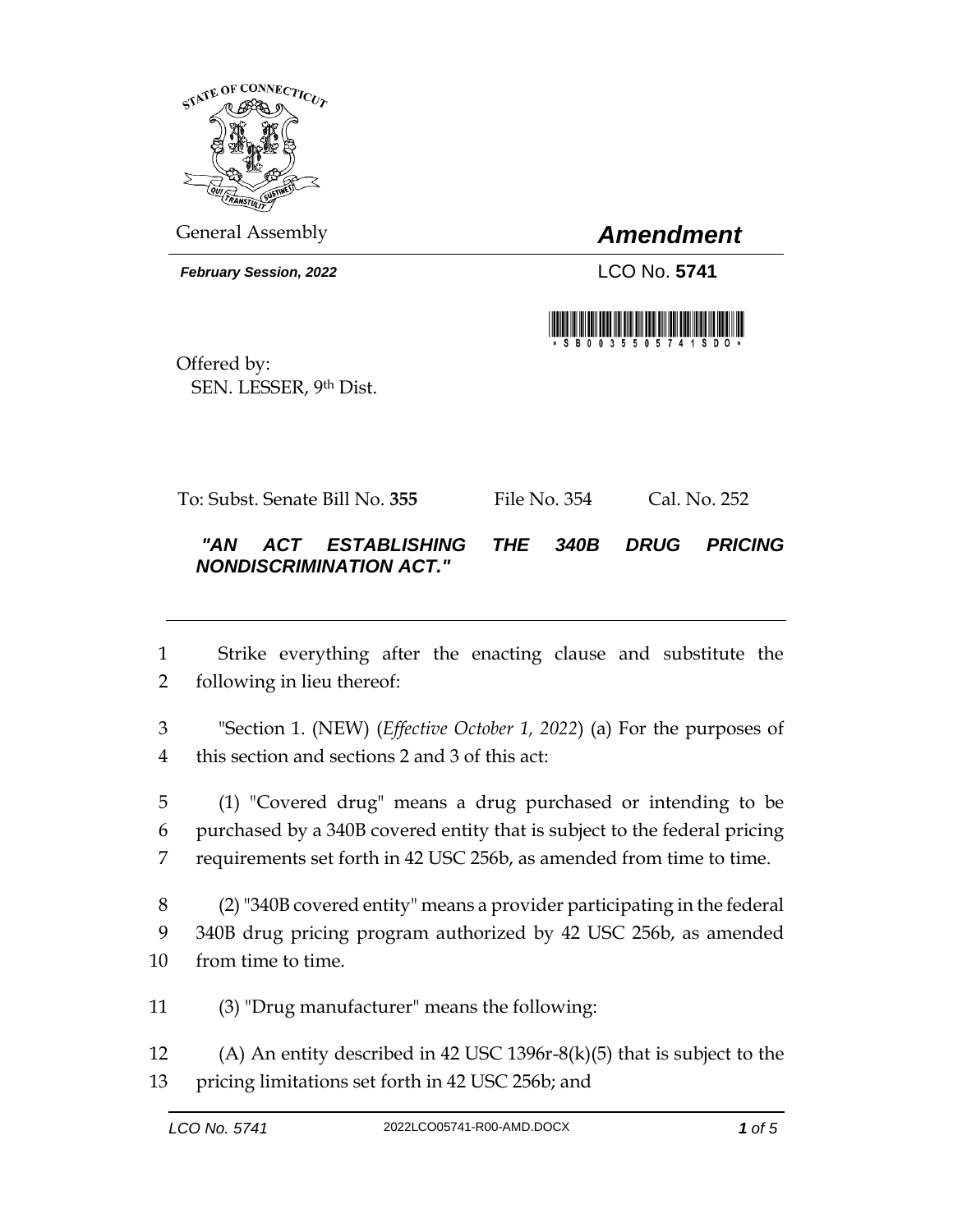|          | sSB 355<br><b>Amendment</b>                                                                                                                    |
|----------|------------------------------------------------------------------------------------------------------------------------------------------------|
| 14<br>15 | $(B)$ A wholesaler described in 42 USC 1396r-8(k)(11) engaged in the<br>distribution of covered drugs for an entity described in 42 USC 1396r- |
| 16       | $8(k)(5)$ that is subject to the pricing limitations set forth in 42 USC 256b.                                                                 |
| 17       | (4) "Payer" means a pharmacy benefits manager.                                                                                                 |
| 18       | (5) "Pharmacy benefits manager" has the same meaning as provided                                                                               |
| 19       | in section 38a-479aaa of the general statutes and includes a wholly or                                                                         |
| 20       | partially owned or controlled subsidiary of a pharmacy benefits                                                                                |
| 21       | manager.                                                                                                                                       |
| 22       | (6) "Specified pharmacy" means a pharmacy owned by, or under                                                                                   |
| 23       | contract with, a 340B covered entity that is registered with the 340B                                                                          |
| 24       | discount drug purchasing program set forth in 42 USC 256b to dispense                                                                          |
| 25       | covered drugs on behalf of the 340B covered entity, whether in person                                                                          |
| 26       | or by mail.                                                                                                                                    |
| 27       | (b) A payer shall not impose any requirements, conditions or                                                                                   |
| 28       | exclusions that:                                                                                                                               |
| 29       | (1) Discriminate against a 340B covered entity or a specified                                                                                  |
| 30       | pharmacy in connection with dispensing covered drugs; and                                                                                      |
| 31       | (2) Prevent a 340B covered entity from retaining the benefit of                                                                                |
| 32       | discounted pricing for the purchase of covered drugs.                                                                                          |
| 33       | (c) Discrimination prohibited pursuant to subsection (b) of this                                                                               |
| 34       | section includes:                                                                                                                              |
| 35       | (1) Payment terms, reimbursement methodologies, or other terms                                                                                 |
| 36       | and conditions that distinguish between covered drugs and other drugs,                                                                         |
| 37       | account for the availability of discounts under the 340B discount drug                                                                         |
| 38       | purchasing program set forth in 42 USC 256b in determining                                                                                     |
| 39       | reimbursement or are less favorable than the payment or purchase                                                                               |
| 40       | terms or reimbursement methodologies for similarly situated entities                                                                           |
| 41       | that are not furnishing or dispensing covered drugs;                                                                                           |
| 42       | (2) Terms or conditions applied to 340B covered entities or specified                                                                          |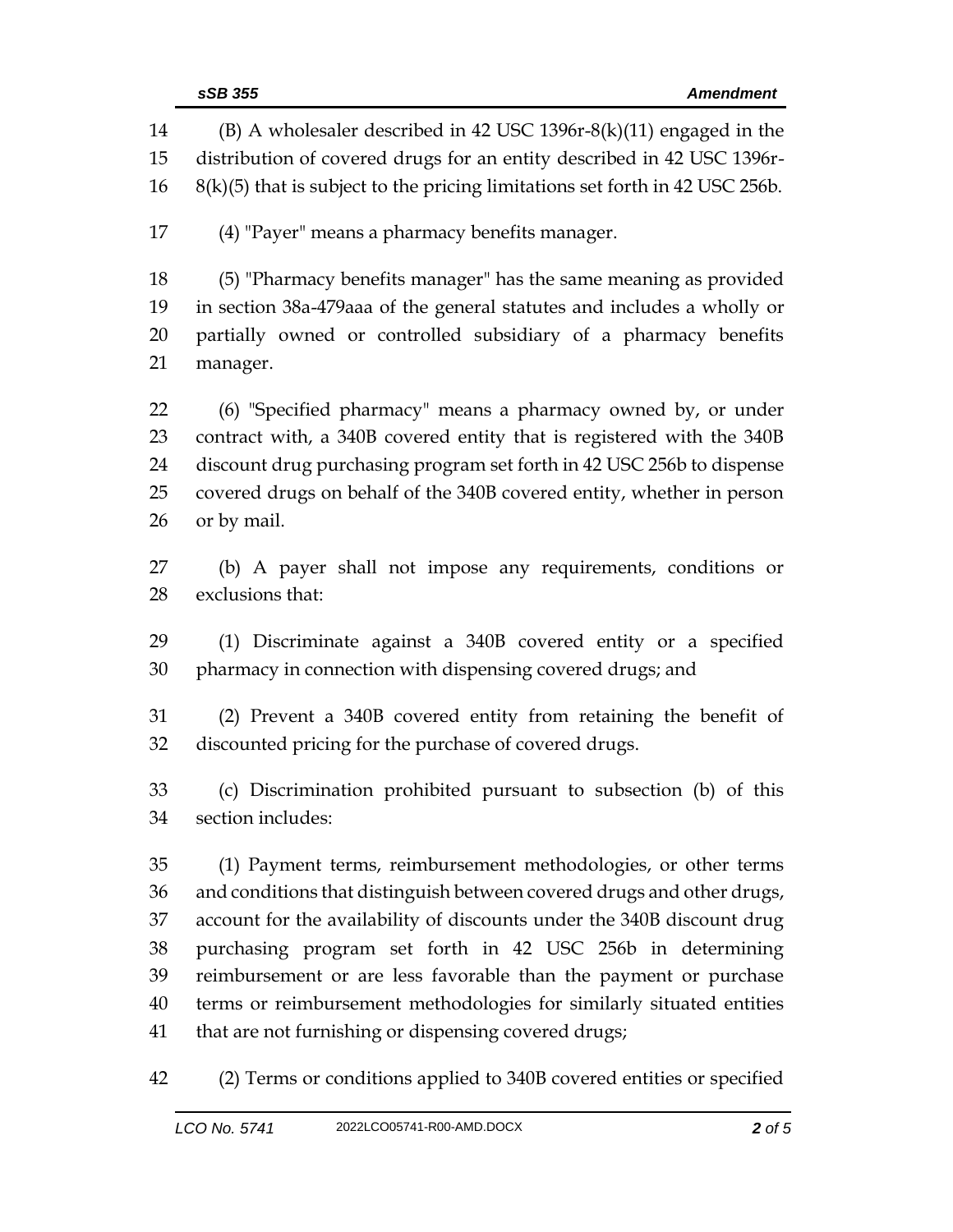pharmacies based on the furnishing or dispensing of covered drugs or their status as a 340B covered entity or specified pharmacy, including restrictions or requirements for participating in standard or preferred pharmacy networks or requirements related to the frequency or scope of audits;

 (3) Requiring a 340B covered entity or specified pharmacy to identify, either directly or through a third party, covered drugs or covered drug costs or other information not sought from other drug purchasers;

 (4) Refusing to contract with or terminating a contract with a 340B covered entity or specified pharmacy, or otherwise excluding a 340B covered entity or specified pharmacy from a standard or preferred network, on the basis that such entity or pharmacy is a 340B covered entity or a specified pharmacy or for reasons other than those that apply equally to entities or pharmacies that are not 340B covered entities or specified pharmacies;

 (5) Refusing to sell covered drugs to a 340B covered entity or specified pharmacy on the basis that such entity or pharmacy is a 340B covered entity or specified pharmacy or for reasons other than those that apply equally to entities or pharmacies that are not 340B covered entities or specified pharmacies;

 (6) Retaliation against a 340B covered entity or specified pharmacy based on its exercise of any right or remedy under this section; and

 (7) Interfering with an individual's choice to receive a covered drug from a 340B covered entity or specified pharmacy, whether in person or via direct delivery, mail or other form of shipment.

 (d) This section shall apply to self-insured employee welfare benefit plans, as defined in the federal Employee Retirement Income Security Act of 1974, as amended from time to time, administered through a pharmacy benefits manager.

(e) Notwithstanding any provision of title 38a and chapter 54 of the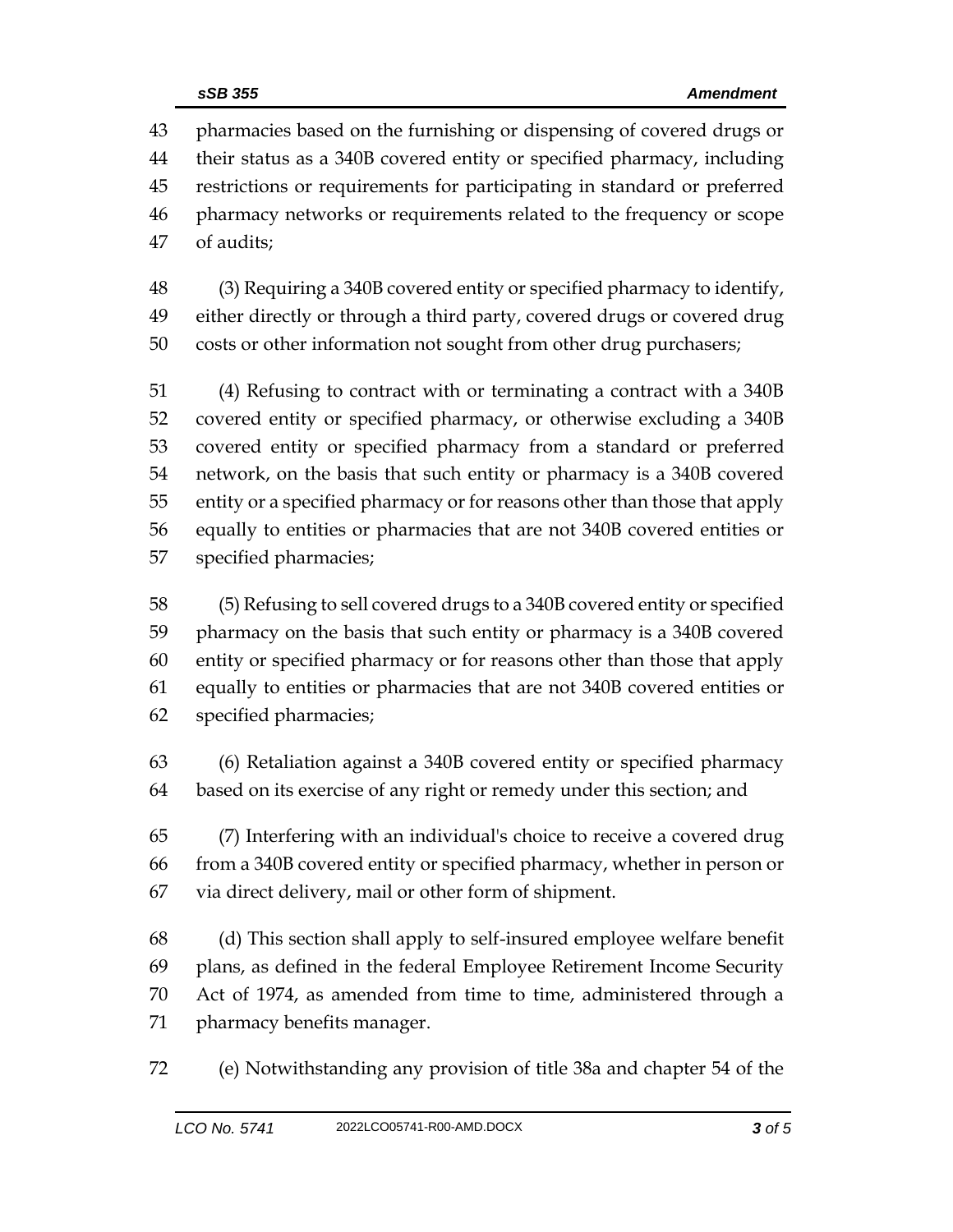general statutes, to the extent that any contract provisions contained within a contract between a pharmacy benefits manager and a 340B covered entity entered into, amended or renewed after October 1, 2022, violates subsection (b) or (c) of this section, such provisions shall be deemed void and unenforceable.

 Sec. 2. (NEW) (*Effective October 1, 2022*) (a) A drug manufacturer shall comply with federal pricing requirements set forth in 42 USC 256b when selling covered drugs to 340B covered entities located in this state and shall not impose any preconditions, limitations, delays or other barriers to the purchase of covered drugs that are not required under 42 USC 256b.

 (b) Preconditions, limitations, delays or other barriers prohibited by subsection (a) of this section include:

 (1) Implementation of policies or limitations that restrict the ability of 340B covered entities or specified pharmacies to dispense covered drugs, including restrictions on the number or type of locations through which covered drugs may be dispensed by or on behalf of a 340B covered entity;

 (2) Conditioning the sale of covered drugs for 340B covered entities on enrollment with third-party vendors or on the sharing of claims information or other data;

 (3) Charging 340B covered entities for covered drugs at amounts above the federal ceiling price, including policies that condition discounts on rebate requests;

 (4) Interfering with an individual's choice to receive a covered drug from a 340B covered entity or specified pharmacy, whether in person or via direct delivery, mail or other form of shipment;

 (5) Delays in shipping covered drugs compared to drugs that are not discounted; and

(6) Retaliation against a 340B covered entity or specified pharmacy